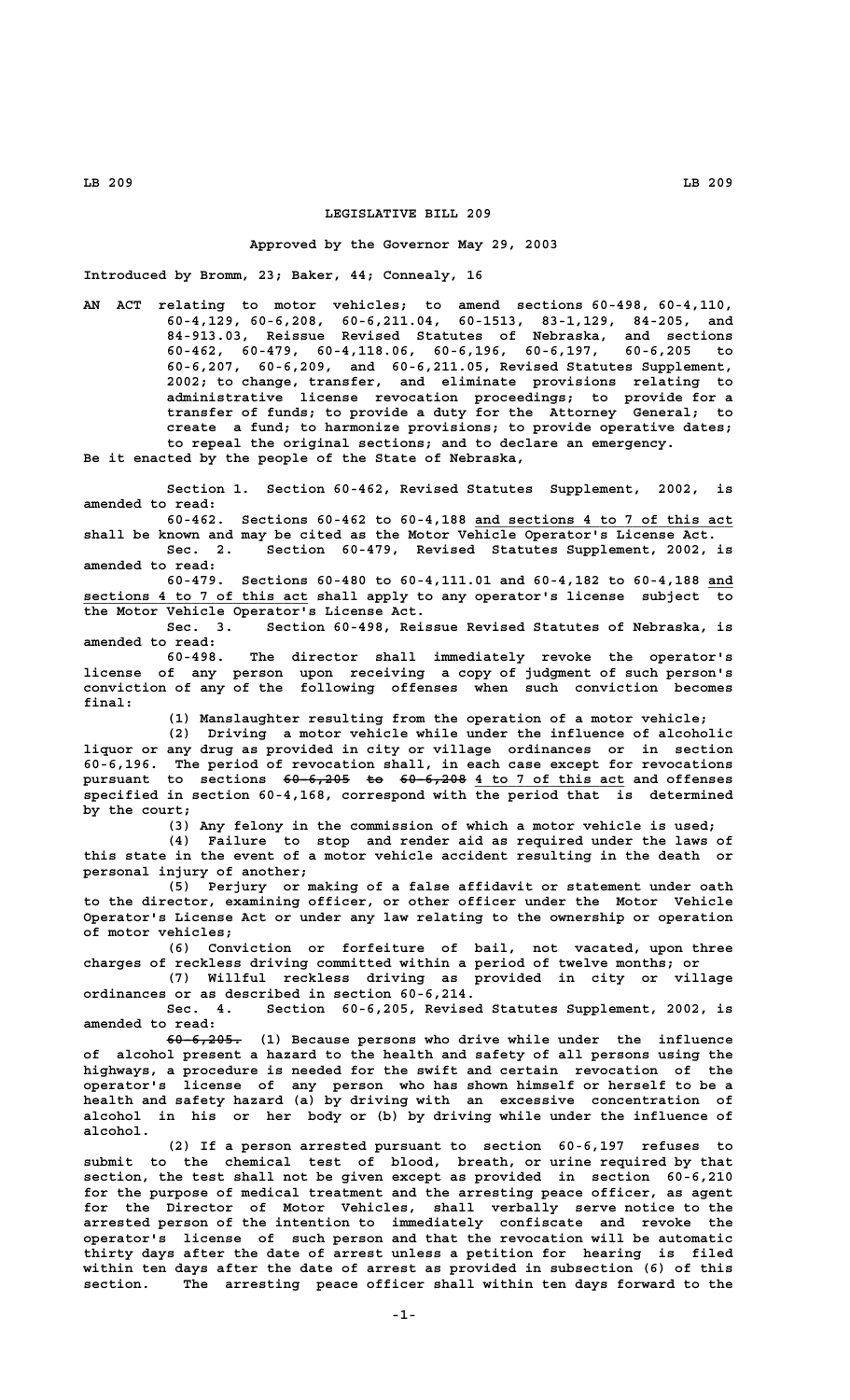**director a sworn report stating (a) that the person was validly arrested —————— pursuant to section 60-6,197 and the reasons for such arrest, (b) that the person was requested to submit to the required test, and (c) that the person refused to submit to the required test.**

**(3) If a person arrested pursuant to section 60-6,197 submits to the chemical test of blood or breath required by that section, the test discloses the presence of alcohol in any of the concentrations specified in section 60-6,196, and the test results are available to the arresting peace officer while the arrested person is still in custody, the arresting peace officer, as agent for the director, shall verbally serve notice to the arrested person of the intention to immediately confiscate and revoke the operator's license of such person and that the revocation will be automatic thirty days after the date of arrest unless a petition for hearing is filed within ten days after the date of arrest as provided in subsection (6) of this section. The arresting peace officer shall within ten days forward to the director a sworn** report stating (a) that the person was validly arrested pursuant to section **60-6,197 and the reasons for such arrest, (b) that the person was requested to submit to the required test, and (c) that the person submitted to a test, the type of test to which he or she submitted, and that such test revealed the presence of alcohol in a concentration specified in section 60-6,196.**

**(4) On behalf of the director, the arresting peace officer submitting a sworn report under subsection (2) or (3) of this section shall serve notice of the revocation on the arrested person, and the revocation shall be effective thirty days after the date of arrest. The notice of revocation shall contain a statement explaining the operation of the administrative revocation procedure. The peace officer shall also provide to the arrested person an addressed envelope and a petition form which the arrested person may use to request a hearing before the director to contest the revocation. The petition form shall clearly state on its face that the petition must be completed and delivered to the Department of Motor Vehicles or postmarked within ten days after receipt or the person's right to a hearing to contest the revocation will be foreclosed. The director shall prepare and approve the form for the petition, the addressed envelope, and the notice of revocation and shall provide them to law enforcement agencies.**

**If the person has an operator's license, the arresting peace officer shall take possession of the license and issue a temporary operator's license valid for thirty days. The arresting peace officer shall forward the operator's license to the department along with the sworn report made under subsection (2) or (3) of this section.**

**(5)(a) If the results of a chemical test indicate the presence of alcohol in a concentration specified in section 60-6,196, the results are not available to the arresting peace officer while the arrested person is in custody, and the notice of revocation has not been served as required by subsection (4) of this section, the peace officer shall forward to the director a sworn report containing the information prescribed by subsection (3) of this section within ten days after receipt of the results of the chemical test. If the sworn report is not received within ten days, the revocation shall not take effect.**

**(b) Upon receipt of the report, the director shall serve the notice of revocation on the arrested person by certified or registered mail to the address appearing on the records of the director. If the address on the director's records differs from the address on the arresting peace officer's report, the notice shall be sent to both addresses. The notice of revocation shall contain a statement explaining the operation of the administrative revocation procedure. The director shall also provide to the arrested person an addressed envelope and a petition form which the arrested person may use to request a hearing before the director to contest the revocation. The petition form shall clearly state on its face that the petition must be completed and delivered to the department or postmarked within ten days after receipt or the person's right to a hearing to contest the revocation will be foreclosed. The director shall prepare and approve the form for the petition, the addressed** envelope, and the notice of revocation. **thirty days after the date of mailing.**

**(c) If the records of the director indicate that the arrested person possesses an operator's license, the director shall include with the notice of revocation a temporary operator's license which expires thirty days after the date of mailing. Any arrested person who desires a hearing and has been served a notice of revocation pursuant to this subsection shall return his or her operator's license with the petition requesting the hearing. If the operator's license is not included with the petition requesting the hearing, the director shall deny the petition.**

**(6)(a) An arrested person's operator's license confiscated pursuant**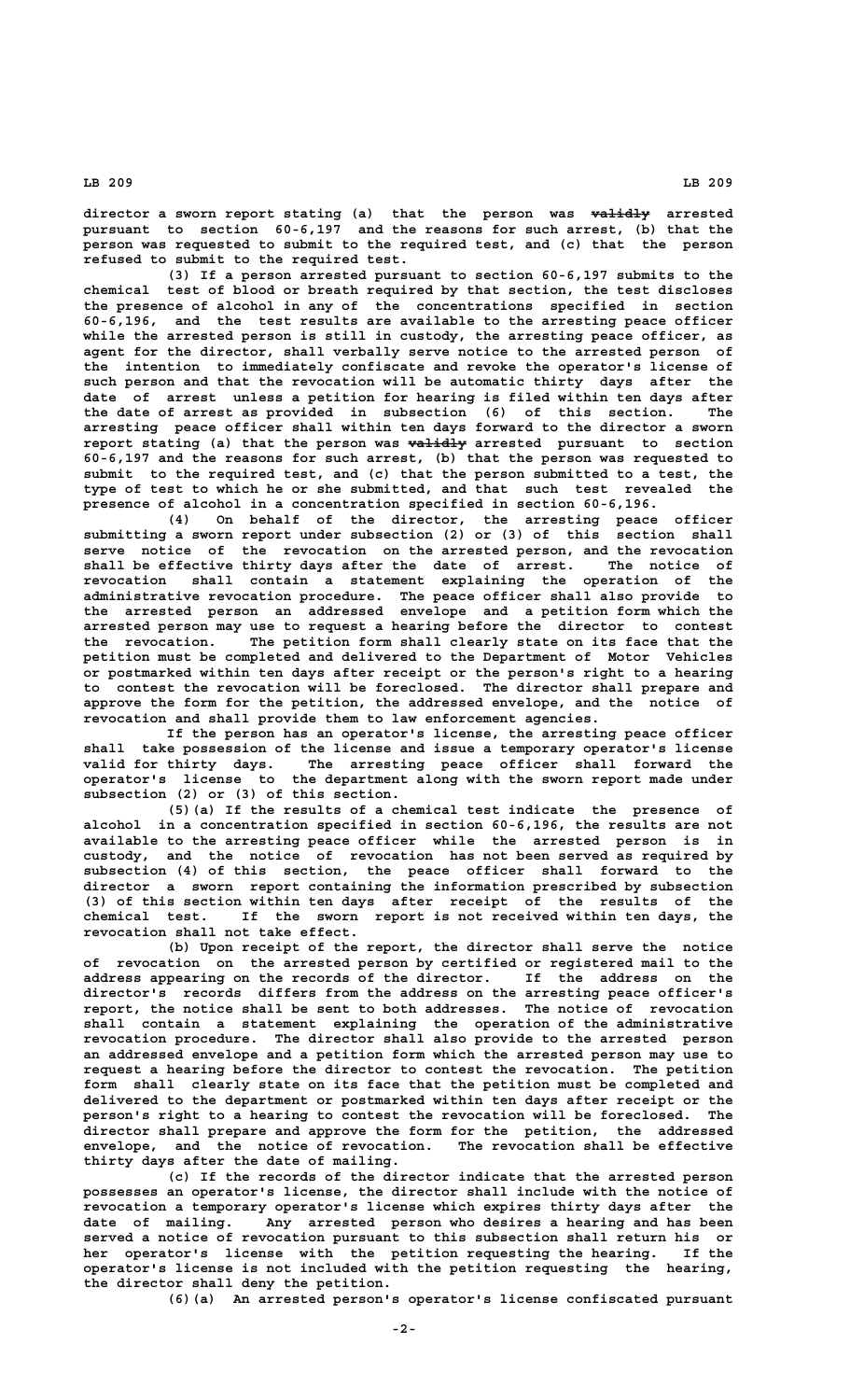**to subsection (4) of this section shall be automatically revoked upon the expiration of thirty days after the date of arrest. An arrested person's operator's license confiscated pursuant to subsection (5) of this section shall be automatically revoked upon the expiration of thirty days after the date of mailing of the notice of revocation by the director. The arrested person shall postmark or return to the director a petition within ten days after the receipt of the notice of revocation if the arrested person desires a hearing. The petition shall be in writing and shall state the grounds on which the person is relying to prevent the revocation from becoming effective.** The hearing <del>shall</del> and any prehearing conference may be conducted in <del>the county</del> **in which the arrest occurred or in any other county agreed to by the parties —— ————— ——— —————— ———————— —— —— ——— ————— —————— —————— —— —— ——— ——————— \_\_\_\_\_\_\_\_\_\_\_\_\_\_\_\_\_\_\_\_\_\_\_\_\_\_\_\_\_\_\_\_\_\_\_\_\_\_\_\_\_\_\_\_\_\_\_\_\_\_\_\_\_\_\_\_\_\_\_\_\_\_\_\_\_\_\_\_\_\_\_\_\_\_\_\_\_\_ person or by telephone, television, or other electronic means at the \_\_\_\_\_\_\_\_\_\_\_\_\_\_\_\_\_\_\_\_\_\_\_\_\_\_\_\_\_\_\_\_\_\_\_\_\_\_\_\_\_\_\_\_\_\_\_\_\_\_\_\_\_\_\_\_\_\_\_\_\_\_\_\_\_\_\_\_\_\_\_\_\_\_\_\_\_\_ discretion of the director, and all parties may participate by such means at \_\_\_\_\_\_\_\_\_\_\_\_\_\_\_\_\_\_\_\_\_\_\_\_\_\_\_\_\_\_ the discretion of the director.**

**(b) The director shall conduct the hearing within twenty days after a petition is filed. Upon receipt of a petition, the director shall notify the petitioner of the date and location for the hearing by certified or registered mail postmarked at least seven days prior to the hearing date. The filing of the petition shall not prevent the automatic revocation of the petitioner's operator's license at the expiration of the thirty-day period. A continuance of the hearing to a date beyond the expiration of the temporary operator's license shall stay the expiration of the temporary license when the request for continuance is made by the director.**

**(c) At hearing the issues under dispute shall be limited to:**

**(i) In the case of a refusal to submit to a chemical test of blood, breath, or urine:**

**(A) Did the peace officer have probable cause to believe the person was operating or in the actual physical control of a motor vehicle in violation of section 60-6,196 or a city or village ordinance enacted pursuant to such section; and**

**(B) Did the person refuse to submit to or fail to complete a chemical test after being requested to do so by the peace officer; or**

**(ii) If the chemical test discloses the presence of alcohol in a concentration specified in section 60-6,196:**

**(A) Did the peace officer have probable cause to believe the person was operating or in the actual physical control of a motor vehicle in violation of section 60-6,196 or a city or village ordinance enacted pursuant to such section; and**

**(B) Was the person operating or in the actual physical control of a motor vehicle while having an alcohol concentration in violation of subsection (1) of section 60-6,196.**

**(7) The director shall adopt and promulgate rules and regulations to govern the conduct of the hearing and insure that the hearing will proceed in an orderly manner. The director may appoint a hearing officer to preside at the hearing, administer oaths, examine witnesses, take testimony, and report to the director. All proceedings before the hearing officer shall be recorded. Upon receipt of the arresting peace officer's sworn report, the director's order of revocation has prima facie validity and it becomes the petitioner's burden to establish by a preponderance of the evidence grounds upon which the operator's license revocation should not take effect. The director shall make a determination of the issue within seven days after the conclusion of the hearing. A person whose operator's license is revoked following a hearing requested pursuant to this section may appeal the order of** revocation as provided in section 60-6,208 7 of this act.

**Sec. 5. Section 60-6,206, Revised Statutes Supplement, 2002, is amended to read:**

 **————————— 60-6,206. (1) At the expiration of thirty days after the date of arrest pursuant to section 60-6,197 or if after a hearing pursuant to section ———————— \_\_\_\_\_\_\_\_\_\_\_\_\_\_\_ 60-6,205 4 of this act the Director of Motor Vehicles finds that the operator's license should be revoked, the director shall (a) revoke the operator's license of a person arrested for refusal to submit to a chemical test of blood, breath, or urine as required by section 60-6,197 for a period of one year and (b) revoke the operator's license of a person who submits to a chemical test pursuant to such section which discloses the presence of a concentration of alcohol specified in section 60-6,196 for a period of ninety days unless the person's driving record abstract maintained in the department's computerized records shows one or more prior administrative license revocations on which final orders have been issued during the immediately preceding twelve-year period at the time the order of revocation is issued, in which case the period of revocation shall be one year. Except as otherwise provided in section 60-6,211.05, a new operator's license shall not be issued to such person until the period of revocation has elapsed. If**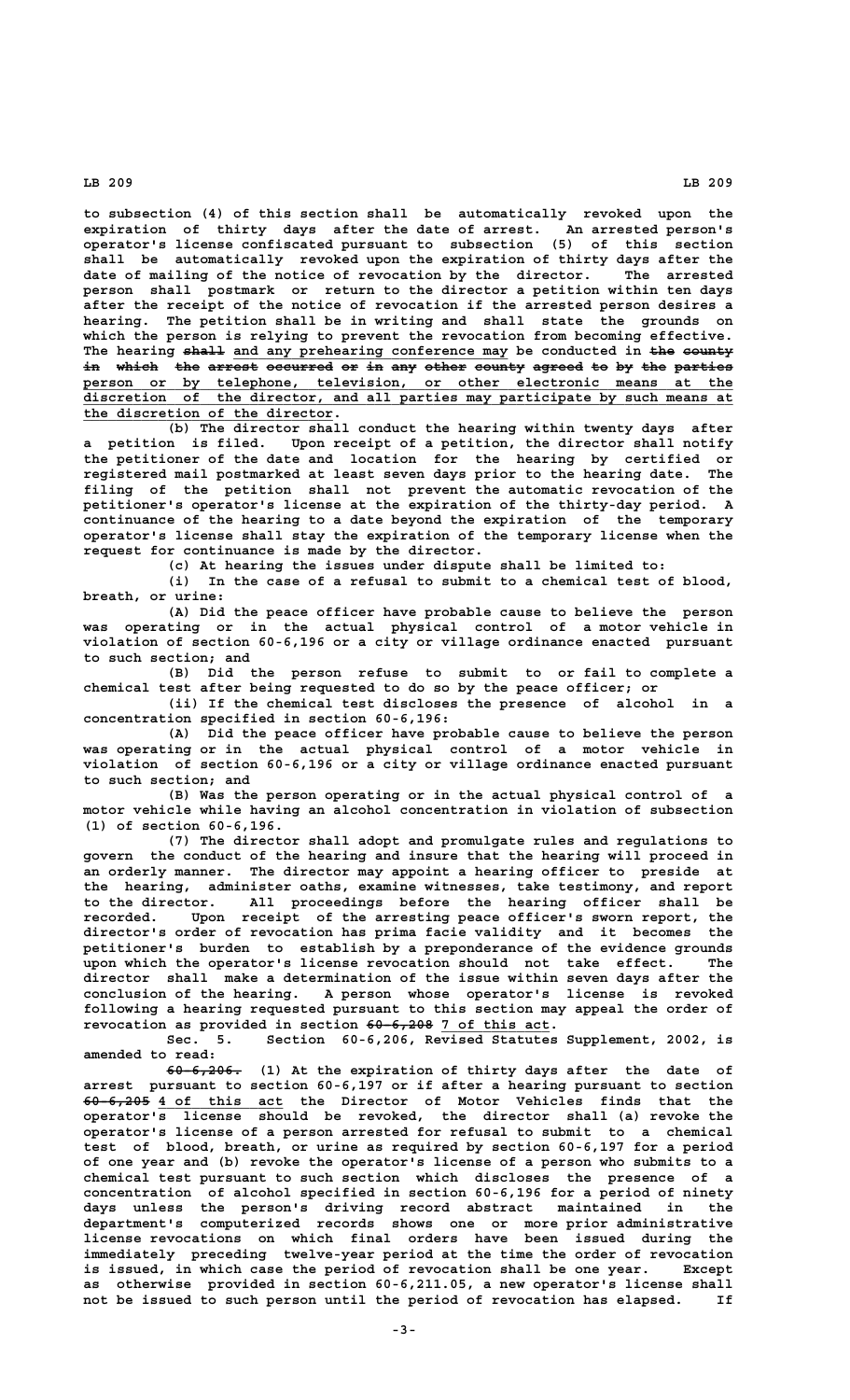**the person subject to the revocation is a nonresident of this state, the director shall revoke only the nonresident's operating privilege as defined in section 60-474 of such person and shall immediately forward the operator's license and a statement of the order of revocation to the person's state of residence.**

**(2) At the expiration of thirty days after an order of revocation is entered under subsection (1) of this section, (a) any person whose operator's license has been administratively revoked for a period of ninety days for submitting to a chemical test pursuant to section 60-6,197 which disclosed the presence of a concentration of alcohol in violation of section 60-6,196 may make application to the director for issuance of an employment driving permit pursuant to section 60-4,130 and (b) any person who submitted to a chemical test pursuant to section 60-6,197 and has his or her operator's license revoked for ninety days pursuant to subsection (1) of this section is eligible for an order pursuant to section 60-6,211.05 to operate a motor vehicle equipped with an ignition interlock device upon presentation of sufficient evidence to the Department of Motor Vehicles that such a device is installed.**

**This subsection shall not apply to nor shall any person be eligible for the benefit of this subsection during any period of time during which his or her operator's license is subject to an administrative revocation order for refusal to submit to a chemical test of blood, breath, or urine as required by section 60-6,197 or is subject to a one-year revocation under subdivision (1)(b) of this section.**

**(3) A person may have his or her eligibility for a license reinstated upon payment of a reinstatement fee as required by section 60-694.01.**

 **\_\_\_ (4)(a) A person whose operator's license is subject to revocation** pursuant to subsection (3) of section  $60-6,205$  4 of this act shall have all **proceedings dismissed or his or her operator's license immediately reinstated without payment of the reinstatement fee upon receipt of suitable evidence by \_ the director that:**

(i) Within  $\{a\}$  within the thirty-day period following the date of  **\_ arrest, the prosecuting attorney responsible for the matter declined to file a** complaint alleging a violation of section 60-6,196<del>, (b) the charge was</del> dismissed, or  $\{e\}$  the defendant, at and notified the director by first-class  $_{\text{mail}}$  or facsimile transmission of such decision and the director received such notice within such period or the notice was postmarked within such period; or

 **\_\_\_\_\_\_\_\_\_\_\_\_\_\_\_\_\_\_\_\_\_\_\_\_\_\_\_ (ii) The defendant, after trial, was found not guilty of violating such section 60-6,196 or such charge was dismissed on the merits by the court.** 

 **\_\_\_ (b) The director shall adopt and promulgate rules and regulations establishing standards for the presentation of suitable evidence of compliance** with subdivision  $(a)$ ,  $(b)$ , or  $\overline{e}$  of this subsection.

 **\_\_\_\_\_\_\_\_\_\_\_\_\_\_\_\_\_\_\_\_\_\_\_\_\_\_\_\_\_\_\_\_\_\_\_\_\_\_\_\_\_\_\_\_\_\_\_\_\_\_\_\_\_\_\_\_\_\_\_\_\_\_\_\_\_\_\_\_ (c) If a charge is filed for a violation of section 60-6,196** pursuant to an arrest for which all proceedings were dismissed under this  **\_\_\_\_\_\_\_\_\_\_\_\_\_\_\_\_\_\_\_\_\_\_\_\_\_\_\_\_\_\_\_\_\_\_\_\_\_\_\_\_\_\_\_\_\_\_\_\_\_\_\_\_\_\_\_\_\_\_\_\_\_\_\_\_\_\_\_\_\_\_\_\_\_\_\_\_\_\_ subsection, the prosecuting attorney shall notify the director by first-class \_\_\_\_\_\_\_\_\_\_\_\_\_\_\_\_\_\_\_\_\_\_\_\_\_\_\_\_\_\_\_\_\_\_\_\_\_\_\_\_\_\_\_\_\_\_\_\_\_\_\_\_\_\_\_\_\_\_\_\_\_\_\_\_\_\_\_\_\_\_\_\_\_\_\_\_\_\_ mail or facsimile transmission of the filing of such charge and the director \_\_\_\_\_\_\_\_\_\_\_\_\_\_\_\_\_\_\_\_\_\_\_\_\_\_\_\_\_\_\_\_\_\_\_\_\_\_\_\_\_\_\_\_\_\_\_\_\_\_\_\_\_\_\_\_\_\_\_\_\_\_\_\_\_\_\_\_\_\_\_\_\_\_\_\_\_\_ may reinstate an administrative license revocation under this section as of \_\_\_\_\_\_\_\_\_\_\_\_\_\_\_\_\_\_\_\_\_\_\_\_\_\_\_\_\_\_\_\_\_\_\_\_\_\_\_\_\_\_\_\_\_\_\_\_\_\_\_\_\_\_\_\_\_\_\_\_\_\_\_\_\_\_\_\_\_\_\_\_\_\_\_\_\_\_ the date that the director receives notification of the filing of the charge, \_\_\_\_\_\_\_\_\_\_\_\_\_\_\_\_\_\_\_\_\_\_\_\_\_\_\_\_\_\_\_\_\_\_\_\_\_\_\_\_\_\_\_\_\_\_\_\_\_\_\_\_\_\_\_\_\_\_\_\_\_\_\_\_\_\_\_\_\_\_\_\_\_\_\_\_\_\_ except that a revocation shall not be reinstated if it was dismissed pursuant \_\_\_\_\_\_\_\_\_\_\_\_\_\_\_\_\_\_\_\_\_\_\_\_\_ to section 4 of this act.**

**Sec. 6. Section 60-6,207, Revised Statutes Supplement, 2002, is amended to read:**

 **————————— 60-6,207. (1) The Director of Motor Vehicles shall reduce the** decision revoking an operator's license under sections  $60-6,205$  to  $60-6,208$  4  **\_\_\_\_\_\_\_\_\_\_\_\_\_\_\_\_\_\_\_\_ to 7 of this act to writing, and the director shall notify the person in writing of the revocation. The notice shall set forth the period of revocation and be served by mailing it to such person by certified or registered mail to the address provided to the director at the hearing or, if the person does not appear at the hearing, to the address appearing on the records of the director. If the address on the director's records differs from the address on the arresting peace officer's report, the notice shall be sent to both addresses.**

**(2) If the director does not revoke the operator's license, the director shall immediately notify the person in writing of the decision. The notice shall set forth the time and place the person may obtain his or her license. The notice shall be mailed by certified or registered mail as provided in subsection (1) of this section. No reinstatement fee shall be charged for return of the confiscated operator's license pursuant to this subsection.**

**Sec. 7. Section 60-6,208, Reissue Revised Statutes of Nebraska, is amended to read:**

 **————————— 60-6,208. Any person who feels himself or herself aggrieved because**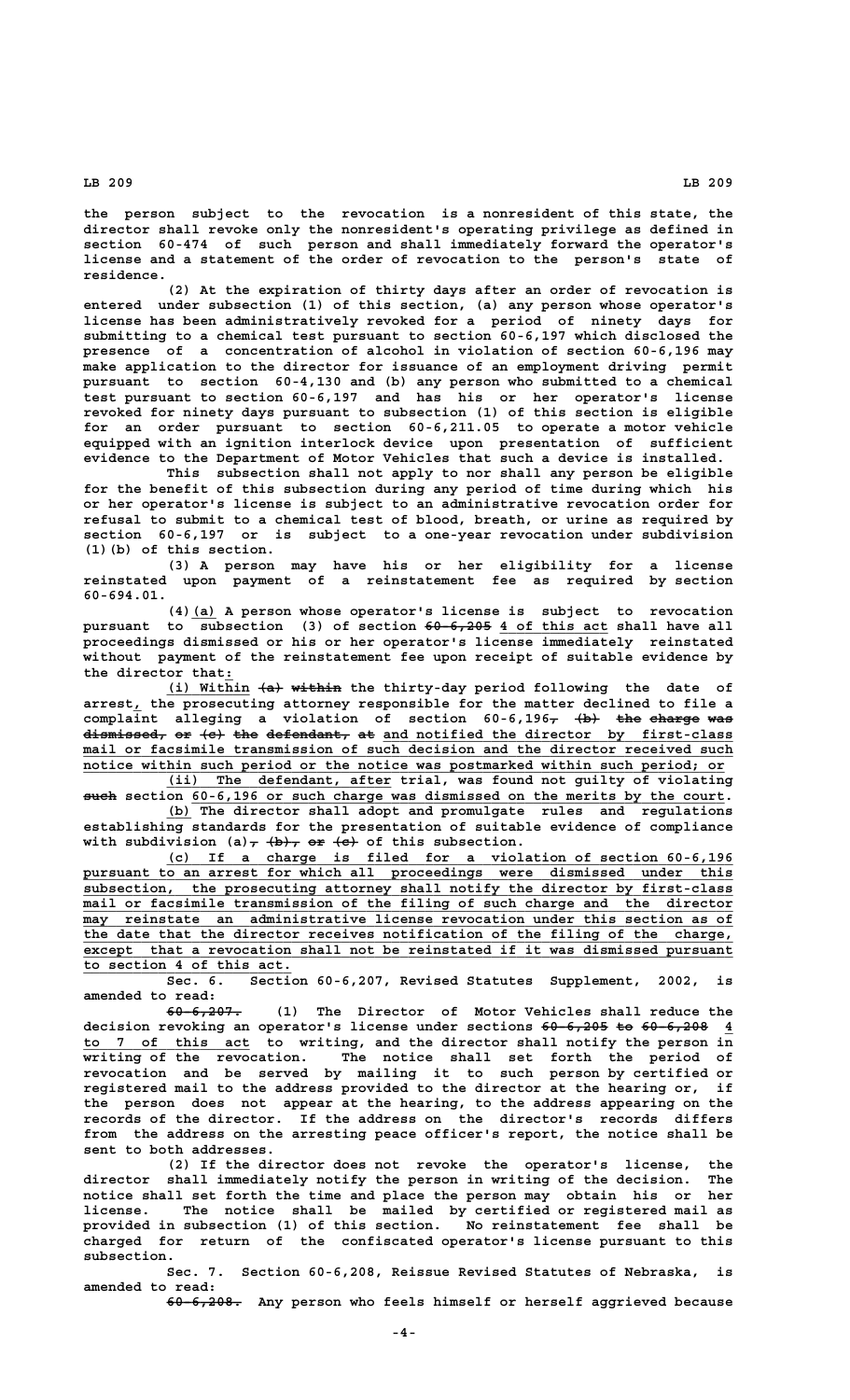of such the revocation of his or her operator's license under sections 4 to 7  **\_\_\_\_\_\_\_\_\_\_\_ of this act may appeal therefrom to the district court of the county where the alleged events occurred for which he or she was arrested in accordance with \_\_\_\_\_\_\_\_\_\_\_\_\_\_\_\_\_\_\_\_\_\_\_\_\_\_\_\_\_\_\_\_\_\_\_\_\_\_\_\_\_\_\_ the Administrative Procedure Act. The district court shall allow any party to \_\_\_\_\_\_\_\_\_\_\_\_\_\_\_\_\_\_\_\_\_\_\_\_\_\_\_\_\_\_\_\_\_\_\_\_\_\_\_\_\_\_\_\_\_\_\_\_\_\_\_\_\_\_\_\_\_\_\_\_\_\_\_\_\_\_\_\_\_\_\_\_\_\_\_\_\_\_ an appeal to appear by telephone at any proceeding before the court for \_\_\_\_\_\_\_\_\_\_\_\_\_\_\_\_\_\_\_\_\_\_\_\_\_\_ purposes of the appeal. Such appeal shall suspend the order of revocation until the final judgment of a court finds against the person so appealing. \_\_\_\_\_\_\_\_\_\_\_\_\_\_\_\_\_\_\_\_\_\_\_\_\_\_\_\_\_\_\_\_\_\_\_\_\_\_\_\_\_\_\_\_\_\_\_\_\_\_\_\_\_\_\_\_\_\_\_\_\_\_\_\_\_\_\_\_\_\_\_\_\_\_\_\_\_\_ The court shall provide notice of the final judgment to the Department of** Motor Vehicles. The period of revocation shall commence at the time of final **judgment of the court for the full period of the time of revocation.**

**Sec. 8. Section 60-4,110, Reissue Revised Statutes of Nebraska, is amended to read:**

**60-4,110. (1) Every motor vehicle, regardless of the registered owner of the motor vehicle, being operated by a person whose operator's license has been suspended, revoked, or impounded pursuant to a conviction or convictions for violation of section 60-6,196, 60-6,197, 60-6,211.01, or 60-6,211.02 or by an order of any court or an administrative order of the director is hereby declared a public nuisance. The motor vehicle may be seized upon the arrest of the operator of the motor vehicle and impounded at the expense of the owner of the motor vehicle. If such operator's license is suspended, revoked, or impounded pursuant to section 60-6,196, 60-6,197, ————————— ————————— \_\_\_\_\_\_\_\_\_\_\_\_\_\_\_\_\_\_\_\_\_\_\_\_\_\_\_\_\_ 60-6,205, 60-6,206, 60-6,211.01, or 60-6,211.02 or section 4 or 5 of this act, the motor vehicle shall be impounded for not less than ten days nor more than thirty days. No motor vehicle impounded under this section shall be impounded for a period of time exceeding thirty days except as provided in subsection (3) of this section.**

**(2) Any motor vehicle impounded shall be released:**

**(a) To the holder of a bona fide lien on the motor vehicle executed prior to such impoundment when possession of the motor vehicle is requested as provided by law by such lienholder for purposes of foreclosing and satisfying his or her lien on the motor vehicle;**

**(b) To the titled owner of the motor vehicle when the titled owner is a lessor. Upon learning the address or telephone number of the rental or leasing company which owns the motor vehicle, the impounding law enforcement agency shall immediately contact the company and inform it that the motor vehicle is available for the company to take possession; or**

**(c) To the registered owner, a registered co-owner, or a spouse of the owner upon good cause shown by an affidavit or otherwise to the court before which the complaint is pending against the operator that the impounded motor vehicle is essential to the livelihood of the owner, co-owner, or spouse or the dependents of such owner, co-owner, or spouse.**

**(3) Any person who, at the direction of a peace officer, tows and stores a motor vehicle pursuant to this section shall have a lien upon such motor vehicle while in his or her possession for reasonable towing and storage charges and shall have a right to retain such motor vehicle until such charges are paid.**

**(4) If the registered owner of a motor vehicle was not the operator of the motor vehicle whose actions caused the motor vehicle to be impounded, the registered owner of the motor vehicle may recover civilly from the operator of the motor vehicle all expenses incurred by reason of the impoundment. In the case of a criminal action, the court may order such operator of the motor vehicle to pay restitution to the registered owner in an amount equal to any expenses incurred with respect to impoundment.**

**Sec. 9. Section 60-4,118.06, Revised Statutes Supplement, 2002, is amended to read:**

**60-4,118.06. (1) Upon receipt by the director of (a) a certified copy of a court order issued pursuant to section 60-6,211.05, (b) sufficient evidence that the person has surrendered his or her operator's license to the Department of Motor Vehicles and installed an approved ignition interlock device in accordance with such court order, and (c) payment of the fee provided in section 60-4,115, such person may apply for reinstatement of his or her eligibility for an operator's license following the passage of thirty** days of the ninety-day revocation period under section  $60-6,206$  5 of this act **and the director shall issue to such person a Class O license restricted to the operation of a motor vehicle equipped with an ignition interlock device. The department shall not issue such a license to any person convicted of a second or subsequent violation of section 60-6,196 or 60-6,197 until at least one year of the operator's license revocation has elapsed.**

**(2) Upon expiration of the court order issued pursuant to section 60-6,211.05 or an order issued by the Board of Pardons pursuant to section 83-1,127.02, a person may apply to the department in writing for issuance of an operator's license which does not contain such restriction. Regardless of**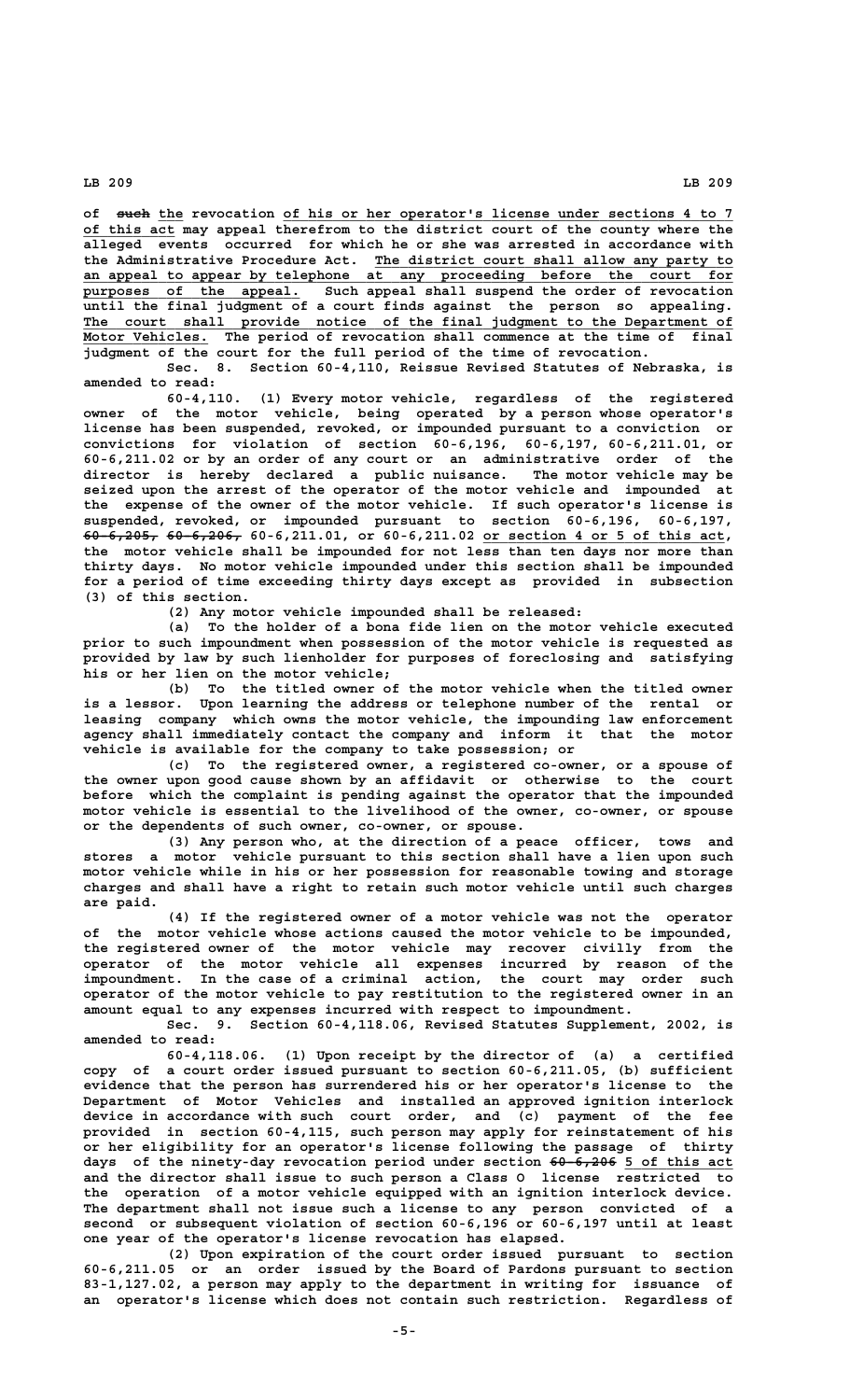**whether the license surrendered by such person under subsection (1) of this section has expired, the person shall apply for a new operator's license pursuant to the Motor Vehicle Operator's License Act.**

**Sec. 10. Section 60-4,129, Reissue Revised Statutes of Nebraska, is amended to read:**

**60-4,129. (1) Any individual whose operator's license is revoked** under section 60-4,183<sub>7</sub> or 60-4,186<sub>7</sub> or 60-6,206 or section 5 of this act or **suspended under section 43-3318 shall be eligible to operate any motor vehicle, except a commercial motor vehicle, in this state under an employment driving permit. An employment driving permit issued due to a revocation under**  $\text{section } 60-4,183_{\tau} \text{ or } 60-4,186_{\tau} \text{ or } 60-6,206 \text{ or section } 5 \text{ of this act }$  is valid **for the period of revocation. An employment driving permit issued due to a suspension of an operator's license under section 43-3318 is valid for no more than three months and cannot be renewed.**

**(2) Any person whose operator's license has been suspended or revoked pursuant to any law of this state, except such sections, shall not be eligible to receive an employment driving permit during the period of such suspension or revocation.**

**(3) An individual who is issued an employment driving permit may operate any motor vehicle, except a commercial motor vehicle, (a) from his or her residence to his or her place of employment and return and (b) during the normal course of employment if the use of a motor vehicle is necessary in the course of such employment. Such permit shall indicate for which purposes the permit may be used. All permits issued pursuant to this section shall indicate that the permit is not valid for the operation of any commercial motor vehicle.**

**(4) The operation of a motor vehicle by the holder of an employment driving permit, except as provided in this section, shall be unlawful. Any person who violates this section shall be guilty of a Class IV misdemeanor.**

**(5) The director shall revoke the employment driving permit for an individual upon receipt of an abstract of conviction, other than a conviction which is based upon actions which resulted in the application for such employment driving permit, indicating that the individual committed an offense for which points are assessed pursuant to section 60-4,182. If the permit is revoked in this manner, the individual shall not be eligible to receive an employment driving permit for the remainder of the period of suspension or revocation of his or her operator's license.**

**Sec. 11. Section 60-6,196, Revised Statutes Supplement, 2002, is amended to read:**

**60-6,196. (1) It shall be unlawful for any person to operate or be in the actual physical control of any motor vehicle:**

**(a) While under the influence of alcoholic liquor or of any drug;**

**(b) When such person has a concentration of eight-hundredths of one gram or more by weight of alcohol per one hundred milliliters of his or her blood; or**

**(c) When such person has a concentration of eight-hundredths of one gram or more by weight of alcohol per two hundred ten liters of his or her breath.**

**(2) Any person who operates or is in the actual physical control of any motor vehicle while in a condition described in subsection (1) of this section shall be guilty of a crime and upon conviction punished as follows:**

**(a) If such person has not had a conviction in the twelve years prior to the date of the current conviction (i) under this section or section 60-6,198, (ii) under a city or village ordinance enacted pursuant to this section, or (iii) under a law of another state, if at the time of the conviction under the law of such other state, the offense for which such person was convicted would have been a violation under this section, such person shall be guilty of a Class W misdemeanor, and the court shall, as part of the judgment of conviction, order such person not to drive any motor vehicle for any purpose for a period of six months from the date ordered by the court and shall order that the operator's license of such person be revoked for a like period. Such revocation shall be administered upon sentencing, upon final judgment of any appeal or review, or upon the date that any probation is revoked.**

**If the court places such person on probation or suspends the sentence for any reason, the court shall, as one of the conditions of probation or sentence suspension, order such person not to drive any motor vehicle for any purpose for a period of sixty days from the date of the order unless otherwise authorized by an order issued pursuant to section 60-6,211.05, and such order of probation shall also include, as one of its conditions, the payment of a four-hundred-dollar fine;**

**(b) If such person has had one conviction in the twelve years prior**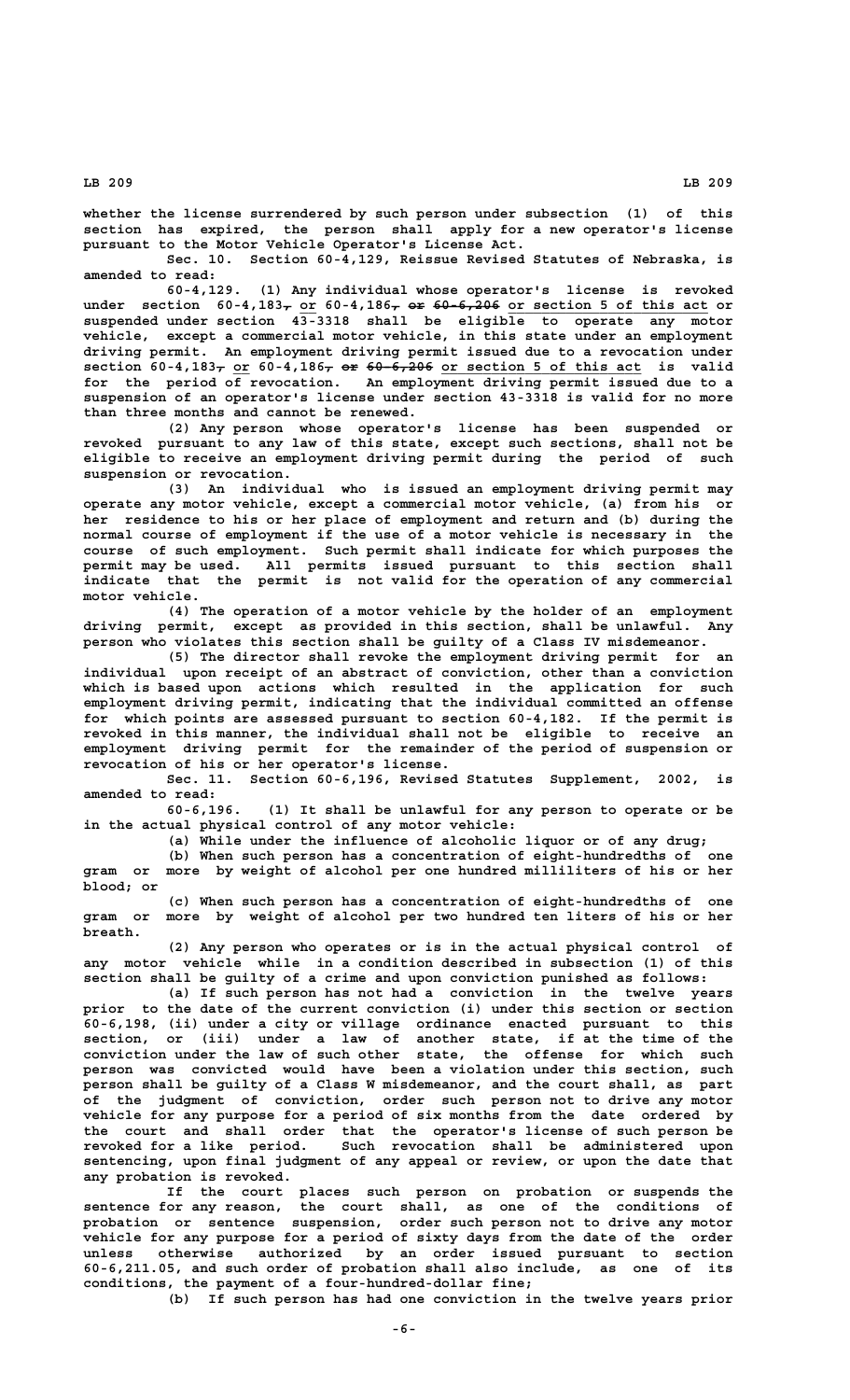**to the date of the current conviction (i) under this section or section 60-6,198, (ii) under a city or village ordinance enacted pursuant to this section, or (iii) under a law of another state, if at the time of the conviction under the law of such other state, the offense for which such person was convicted would have been a violation under this section, such person shall be guilty of a Class W misdemeanor, and the court shall, as part of the judgment of conviction, order such person not to drive any motor vehicle for any purpose for a period of one year from the date ordered by the court, shall order that the operator's license of such person be revoked for a like period, and shall issue an order pursuant to section 60-6,197.01 with respect to all motor vehicles owned by such person. Such orders shall be administered upon sentencing, upon final judgment of any appeal or review, or upon the date that any probation is revoked.**

**If the court places such person on probation or suspends the sentence for any reason, the court shall, as one of the conditions of probation or sentence suspension, order such person not to drive any motor vehicle in the State of Nebraska for any purpose for a period of one year from the date of the order unless otherwise authorized by an order issued pursuant to section 60-6,211.05 and shall issue an order pursuant to section 60-6,197.01 with respect to all motor vehicles owned by such person, and such order of probation shall also include, as conditions, the payment of a five-hundred-dollar fine and either confinement in the city or county jail for five days or the imposition of not less than two hundred forty hours of community service;**

**(c) If such person has had two convictions in the twelve years prior to the date of the current conviction (i) under this section or section 60-6,198, (ii) under a city or village ordinance enacted pursuant to this section, (iii) under a law of another state, if at the time of the conviction under the law of such other state, the offense for which such person was convicted would have been a violation under this section, or (iv) as described in subdivisions (i) through (iii) of this subdivision, such person shall be guilty of a Class W misdemeanor, and the court shall, as part of the judgment of conviction, order such person not to drive any motor vehicle in the State of Nebraska for any purpose for a period of fifteen years from the date ordered by the court, shall order that the operator's license of such person be revoked for a like period, and shall issue an order pursuant to section 60-6,197.01 with respect to all motor vehicles owned by such person. Such orders shall be administered upon sentencing, upon final judgment of any appeal or review, or upon the date that any probation is revoked.**

**If the court places such person on probation or suspends the sentence for any reason, the court shall, as one of the conditions of probation or sentence suspension, order such person not to drive any motor vehicle in the State of Nebraska for any purpose for a period of one year and shall order that the operator's license of such person be suspended for a like period unless otherwise authorized by an order issued pursuant to section 60-6,211.05 and shall issue an order pursuant to section 60-6,197.01 with respect to all motor vehicles owned by such person, and such order of probation shall also include, as conditions, the payment of a six-hundred-dollar fine and either confinement in the city or county jail for ten days or the imposition of not less than four hundred eighty hours of community service; and**

**(d) If such person has had three or more convictions in the twelve years prior to the date of the current conviction (i) under this section or section 60-6,198, (ii) under a city or village ordinance enacted pursuant to this section, (iii) under a law of another state, if at the time of the conviction under the law of such other state, the offense for which such person was convicted would have been a violation under this section, or (iv) as described in subdivisions (i) through (iii) of this subdivision, such person shall be guilty of a Class IV felony, and the court shall, as part of the judgment of conviction, order such person not to drive any motor vehicle in the State of Nebraska for any purpose for a period of fifteen years from the date ordered by the court, shall order that the operator's license of such person be revoked for a like period, and shall issue an order pursuant to section 60-6,197.01 with respect to all motor vehicles owned by such person. Such orders shall be administered upon sentencing, upon final judgment of any appeal or review, or upon the date that any probation is revoked. The court shall also sentence such person to serve at least ten days' imprisonment in the city or county jail or an adult correctional facility.**

**If the court places such person on probation or suspends the sentence for any reason, the court shall, as one of the conditions of probation or sentence suspension, order such person not to drive any motor vehicle in the State of Nebraska for any purpose for a period of one year and**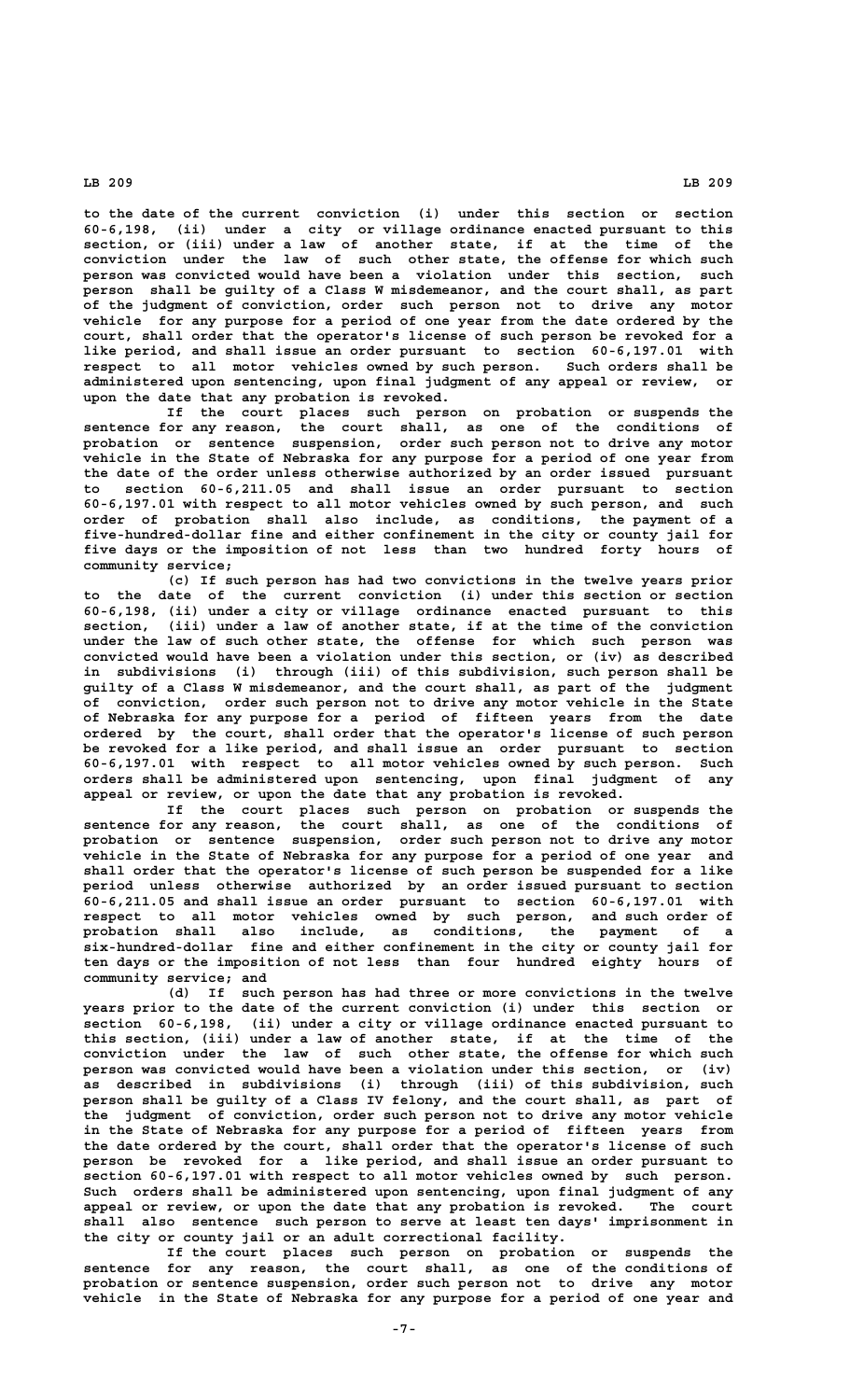**shall order that the operator's license of such person be suspended for a like period unless otherwise authorized by an order issued pursuant to section 60-6,211.05 and shall issue an order pursuant to section 60-6,197.01 with respect to all motor vehicles owned by such person, and such order of probation shall also include, as conditions, the payment of a one-thousand-dollar fine and either confinement in the city or county jail for ten days or the imposition of not less than four hundred eighty hours of community service.**

**(3) For each conviction under this section, the court shall as part of the judgment of conviction make a finding on the record as to the number of the defendant's prior convictions in the twelve years prior to the date of the current conviction (a) under this section or section 60-6,198, (b) under a city or village ordinance enacted pursuant to this section, or (c) under a law of another state, if at the time of the conviction under the law of such other state, the offense for which the defendant was convicted would have been a violation under this section. In any case charging a violation under this section, the prosecutor or investigating agency shall use due diligence to obtain the defendant's driving record from the Department of Motor Vehicles and the defendant's driving record from other states where he or she is known to have resided within the last twelve years. The prosecutor shall certify to the court, prior to sentencing, that such action has been taken. The prosecutor shall present as evidence for purposes of sentence enhancement under this section an authenticated copy of a prior conviction in another state. The authenticated copy shall be prima facie evidence of such prior conviction. The defendant shall be given the opportunity to review the record of his or her prior convictions, bring mitigating facts to the attention of the court prior to sentencing, and make objections on the record regarding the validity of such prior convictions.**

**(4) For purposes of this section, the twelve-year period shall be computed from the date of the prior offense to the date of the offense which resulted in the current conviction and the terms conviction under this section and prior conviction shall include any conviction (a) under this section or section 60-6,198 as it existed at the time of such conviction regardless of subsequent amendments to either section, (b) under a city or village ordinance enacted pursuant to this section regardless of subsequent amendments to this section, or (c) under a law of another state, if at the time of the conviction under the law of such other state, the offense for which the person was convicted would have been a violation under this section regardless of subsequent amendments to this section.**

**(5) Any period of revocation or order not to drive imposed under** this section shall be reduced by any period imposed under section  $60-6,206$  5  **\_\_\_\_\_\_\_\_\_\_\_\_\_ of this act. Any period of revocation or order not to drive imposed under subdivision (2)(a) of this section shall not prohibit the operation of a motor vehicle under the terms and conditions of an employment driving permit issued** pursuant to subsection (2) of section  $60-6,206$  5 of this act.

**(6) Any person operating a motor vehicle on the highways or streets of this state while his or her operator's license has been revoked pursuant to subdivision (2)(c) or (2)(d) of this section shall be guilty of a Class IV felony. If such person has had a conviction under this subsection prior to the date of the current conviction under this subsection, such person shall be guilty of a Class III felony.**

**(7) Any city or village may enact ordinances in conformance with this section and section 60-6,197. Upon conviction of any person of a violation of such a city or village ordinance, the provisions of this section with respect to the operator's license of such person shall be applicable the same as though it were a violation of this section.**

**(8) Any person who has been convicted of driving while intoxicated shall, during a presentence evaluation, submit to and participate in an alcohol assessment. The alcohol assessment shall be paid for by the person convicted of driving while intoxicated. At the time of sentencing, the judge, having reviewed the assessment results, may then order the convicted person to follow through on the alcohol assessment results at the convicted person's expense in addition to any penalties deemed necessary.**

**Sec. 12. Section 60-6,197, Revised Statutes Supplement, 2002, is amended to read:**

**60-6,197. (1) Any person who operates or has in his or her actual physical control a motor vehicle in this state shall be deemed to have given his or her consent to submit to a chemical test or tests of his or her blood, breath, or urine for the purpose of determining the concentration of alcohol or the presence of drugs in such blood, breath, or urine.**

**(2) Any peace officer who has been duly authorized to make arrests for violations of traffic laws of this state or of ordinances of any city or**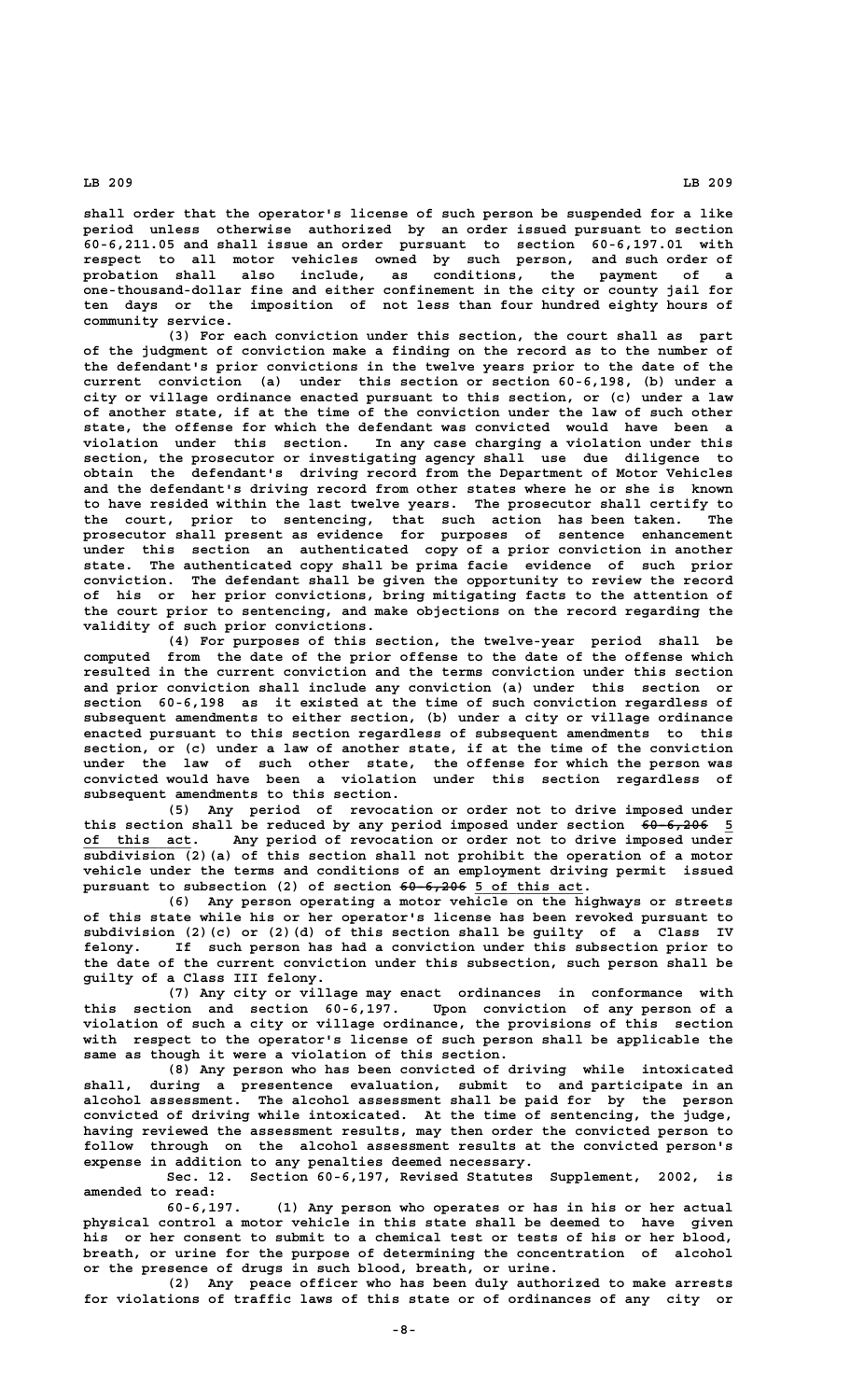**village may require any person arrested for any offense arising out of acts alleged to have been committed while the person was driving or was in actual physical control of a motor vehicle while under the influence of alcoholic liquor or drugs to submit to a chemical test or tests of his or her blood, breath, or urine for the purpose of determining the concentration of alcohol or the presence of drugs in such blood, breath, or urine when the officer has reasonable grounds to believe that such person was driving or was in the actual physical control of a motor vehicle in this state while under the influence of alcoholic liquor or drugs in violation of section 60-6,196.**

**(3) Any peace officer who has been duly authorized to make arrests for violation of traffic laws of this state or ordinances of any city or village may require any person who operates or has in his or her actual physical control a motor vehicle in this state to submit to a preliminary test of his or her breath for alcohol concentration if the officer has reasonable grounds to believe that such person has alcohol in his or her body, has committed a moving traffic violation, or has been involved in a traffic accident. Any person who refuses to submit to such preliminary breath test or whose preliminary breath test results indicate an alcohol concentration in violation of section 60-6,196 shall be placed under arrest. Any person who refuses to submit to such preliminary breath test shall be guilty of a Class V misdemeanor.**

**(4) Any person arrested as provided in this section may, upon the direction of a peace officer, be required to submit to a chemical test or tests of his or her blood, breath, or urine for a determination of the concentration of alcohol or the presence of drugs. If the chemical test discloses the presence of a concentration of alcohol in violation of subsection (1) of section 60-6,196, the person shall be subject to the administrative revocation procedures provided in sections 60-6,205 to 60-6,208 ———————— —— ———————— \_\_\_\_\_\_\_\_\_\_\_\_\_\_\_\_\_\_ 4 to 7 of this act and upon conviction shall be punished as provided in section 60-6,196. Any person who refuses to submit to such test or tests required pursuant to this section shall be subject to the administrative** revocation procedures provided in sections <del>60-6,205 to 60-6,208</del> 4 to 7 of this  **\_\_\_ act and shall be guilty of a crime and upon conviction punished as follows:**

**(a) If such person has not had a conviction in the twelve years prior to the date of the current conviction (i) under this section for refusal to submit to a chemical blood, breath, or urine test, (ii) under a city or village ordinance enacted pursuant to this section as authorized by section 60-6,196, or (iii) under a law of another state, if at the time of the conviction under the law of such other state, the offense for which such person was convicted would have been a violation under this section, such person shall be guilty of a Class W misdemeanor, and the court shall, as part of the judgment of conviction, order such person not to drive any motor vehicle in the State of Nebraska for any purpose for a period of six months from the date ordered by the court and shall order that the operator's license of such person be revoked for a like period. Such revocation shall be administered upon sentencing, upon final judgment of any appeal or review, or upon the date that any probation is revoked.**

**If the court places such person on probation or suspends the sentence for any reason, the court shall, as one of the conditions of probation or sentence suspension, order such person not to drive any motor vehicle in the State of Nebraska for any purpose for a period of sixty days unless otherwise authorized by an order issued pursuant to section 60-6,211.05, and such order of probation shall also include, as one of its conditions, the payment of a four-hundred-dollar fine;**

**(b) If such person has had one conviction in the twelve years prior to the date of the current conviction (i) under this section for refusal to submit to a chemical blood, breath, or urine test, (ii) under a city or village ordinance enacted pursuant to this section as authorized by section 60-6,196, or (iii) under a law of another state, if at the time of the conviction under the law of such other state, the offense for which such person was convicted would have been a violation under this section, such person shall be guilty of a Class W misdemeanor, and the court shall, as part of the judgment of conviction, order such person not to drive any motor vehicle in the State of Nebraska for any purpose for a period of one year from the date ordered by the court, shall order that the operator's license of such person be revoked for a like period, and shall issue an order pursuant to section 60-6,197.01 with respect to all motor vehicles owned by such person. Such orders shall be administered upon sentencing, upon final judgment of any appeal or review, or upon the date that any probation is revoked.**

**If the court places such person on probation or suspends the sentence for any reason, the court shall, as one of the conditions of probation or sentence suspension, order such person not to drive any motor**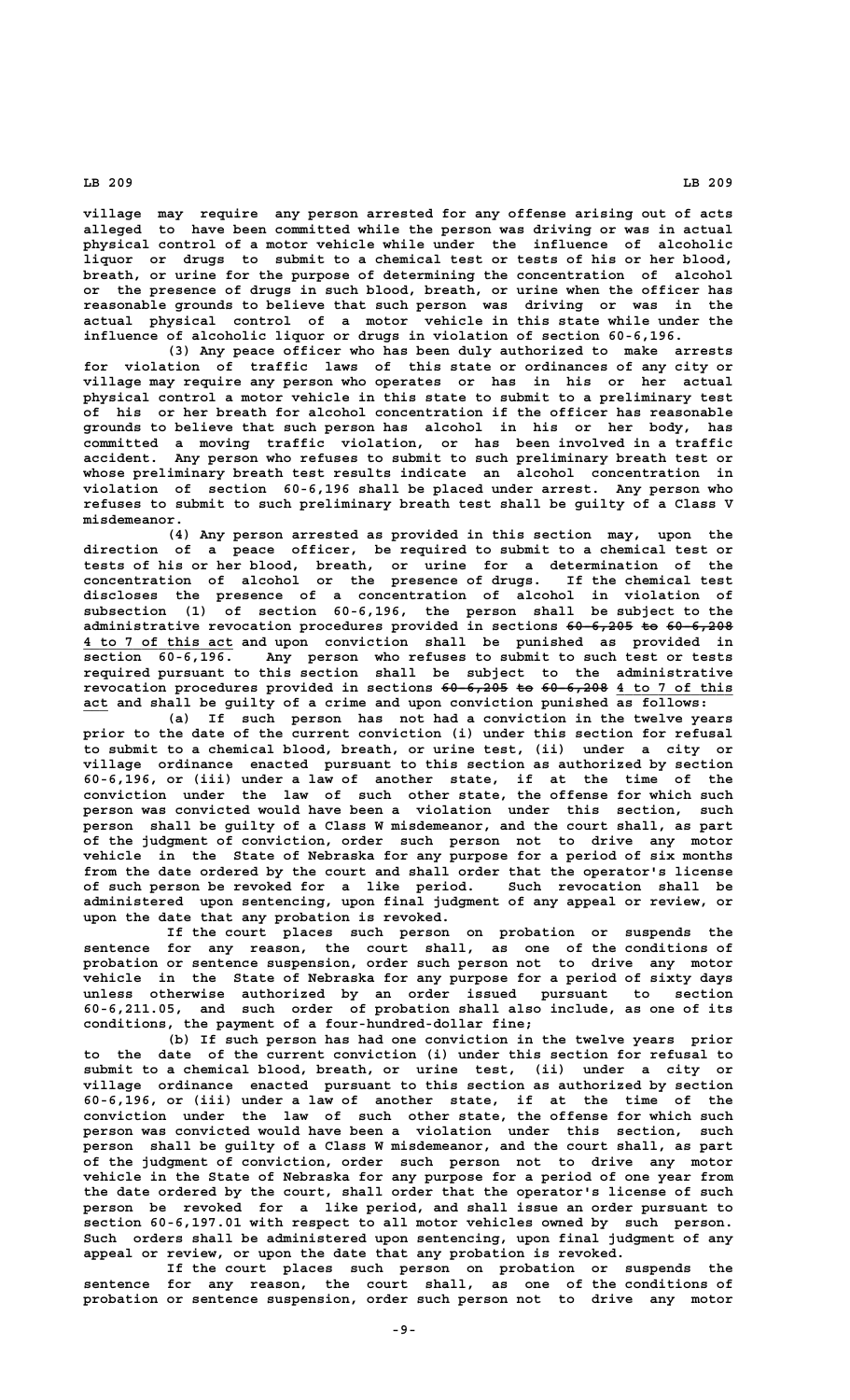**vehicle in the State of Nebraska for any purpose for a period of one year from the date of the order unless otherwise authorized by an order issued pursuant to section 60-6,211.05 and shall issue an order pursuant to section 60-6,197.01 with respect to all motor vehicles owned by such person, and such order of probation shall also include, as conditions, the payment of a five-hundred-dollar fine and either confinement in the city or county jail for five days or the imposition of not less than two hundred forty hours of community service;**

**(c) If such person has had two convictions in the twelve years prior to the date of the current conviction (i) under this section for refusal to submit to a chemical blood, breath, or urine test, (ii) under a city or village ordinance enacted pursuant to this section as authorized by section 60-6,196, (iii) under a law of another state, if at the time of the conviction under the law of such other state, the offense for which such person was convicted would have been a violation under this section, or (iv) as described in subdivisions (i) through (iii) of this subdivision, such person shall be guilty of a Class W misdemeanor, and the court shall, as part of the judgment of conviction, order such person not to drive any motor vehicle in the State of Nebraska for any purpose for a period of fifteen years from the date ordered by the court, shall order that the operator's license of such person be revoked for a like period, and shall issue an order pursuant to section 60-6,197.01 with respect to all motor vehicles owned by such person. Such orders shall be administered upon sentencing, upon final judgment of any appeal or review, or upon the date that any probation is revoked.**

**If the court places such person on probation or suspends the sentence for any reason, the court shall, as one of the conditions of probation or sentence suspension, order such person not to drive any motor vehicle in the State of Nebraska for any purpose for a period of one year and shall order that the operator's license of such person be suspended for a like period unless otherwise authorized by an order issued pursuant to section 60-6,211.05 and shall issue an order pursuant to section 60-6,197.01 with respect to all motor vehicles owned by such person, and such order of probation shall also include, as conditions, the payment of a six-hundred-dollar fine and either confinement in the city or county jail for ten days or the imposition of not less than four hundred eighty hours of community service; and**

**(d) If such person has had three or more convictions in the twelve years prior to the date of the current conviction (i) under this section for refusal to submit to a chemical blood, breath, or urine test, (ii) under a city or village ordinance enacted pursuant to this section as authorized by section 60-6,196, (iii) under a law of another state, if at the time of the conviction under the law of such other state, the offense for which such person was convicted would have been a violation under this section, or (iv) as described in subdivisions (i) through (iii) of this subdivision, such person shall be guilty of a Class IV felony, and the court shall, as part of the judgment of conviction, order such person not to drive any motor vehicle in the State of Nebraska for any purpose for a period of fifteen years from the date ordered by the court, shall order that the operator's license of such person be revoked for a like period, and shall issue an order pursuant to section 60-6,197.01 with respect to all motor vehicles owned by such person. Such orders shall be administered upon sentencing, upon final judgment of any appeal or review, or upon the date that any probation is revoked. The court shall also sentence such person to serve at least ten days' imprisonment in the city or county jail or an adult correctional facility.**

**If the court places such person on probation or suspends the sentence for any reason, the court shall, as one of the conditions of probation or sentence suspension, order such person not to drive any motor vehicle in the State of Nebraska for any purpose for a period of one year and shall order that the operator's license of such person be suspended for a like period unless otherwise authorized by an order issued pursuant to section 60-6,211.05 and shall issue an order pursuant to section 60-6,197.01 with respect to all motor vehicles owned by such person, and such order of probation shall also include, as conditions, the payment of a one-thousand-dollar fine and either confinement in the city or county jail for ten days or the imposition of not less than four hundred eighty hours of community service.**

**(5) For each conviction under this section, the court shall, as part of the judgment of conviction, make a finding on the record as to the number of the defendant's prior convictions in the twelve years prior to the date of the current conviction (a) under this section, (b) under a city or village ordinance enacted pursuant to this section, or (c) under a law of another state, if at the time of the conviction under the law of such other state, the**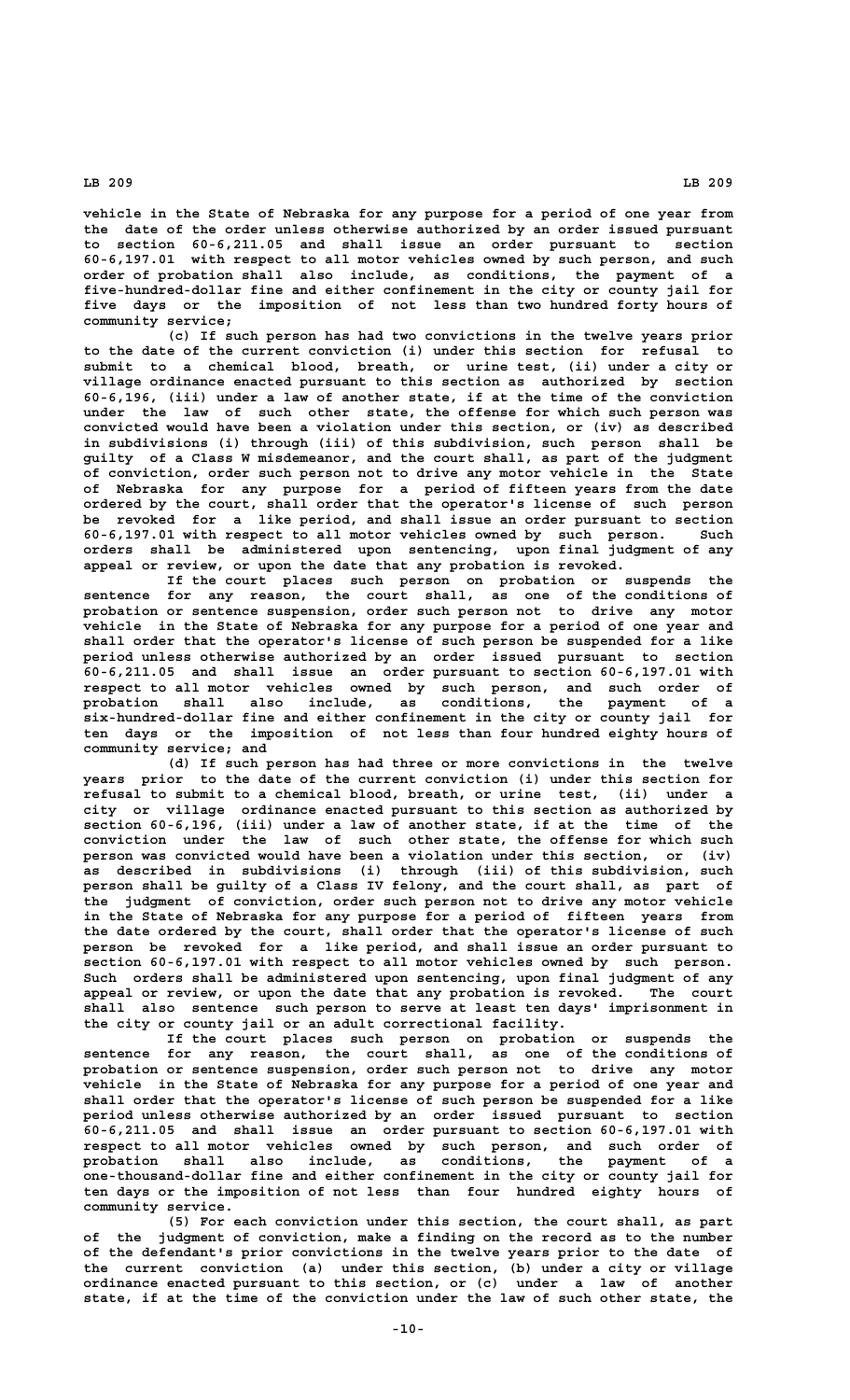**offense for which the defendant was convicted would have been a violation under this section. In any case charging a violation under this section, the prosecutor or investigating agency shall use due diligence to obtain the defendant's driving record from the Department of Motor Vehicles and the defendant's driving record from other states where he or she is known to have resided within the last twelve years. The prosecutor shall certify to the court, prior to sentencing, that such action has been taken. The prosecutor shall present as evidence for purposes of sentence enhancement under this section an authenticated copy of a prior conviction in another state. The authenticated copy shall be prima facie evidence of such prior conviction. The defendant shall be given the opportunity to review the record of his or her prior convictions, bring mitigating facts to the attention of the court prior to sentencing, and make objections on the record regarding the validity of such prior convictions.**

**(6) For purposes of this section, the twelve-year period shall be computed from the date of the prior offense to the date of the offense which resulted in the current conviction and the terms conviction under this section and prior conviction shall include any conviction (a) under this section as it existed at the time of such conviction regardless of subsequent amendments to this section, (b) under a city or village ordinance enacted pursuant to this section regardless of subsequent amendments to this section, or (c) under a law of another state, if at the time of the conviction under the law of such other state, the offense for which the person was convicted would have been a violation under this section regardless of subsequent amendments to this section.**

**(7) Any person operating a motor vehicle on the highways or streets of this state while his or her operator's license has been revoked pursuant to subdivision (4)(c) or (4)(d) of this section shall be guilty of a Class IV felony. If such person has had a conviction under this subsection prior to the date of the current conviction under this subsection, such person shall be guilty of a Class III felony.**

**(8) Any city or village may enact ordinances in conformance with this section. Upon conviction of any person of a violation of such city or village ordinance, the provisions of this section with respect to the operator's license of such person shall be applicable the same as though it were a violation of this section.**

**(9) Any person involved in a motor vehicle accident in this state may be required to submit to a chemical test of his or her blood, breath, or urine by any peace officer if the officer has reasonable grounds to believe that the person was driving or was in actual physical control of a motor vehicle on a public highway in this state while under the influence of alcoholic liquor or drugs at the time of the accident. A person involved in a motor vehicle accident subject to the implied consent law of this state shall not be deemed to have withdrawn consent to submit to a chemical test of his or her blood, breath, or urine by reason of leaving this state. If the person refuses a test under this section and leaves the state for any reason following an accident, he or she shall remain subject to subsection (4) of** this section and section  $60-6,206$  5 of this act upon return.

**(10) Any person who is required to submit to a chemical blood, breath, or urine test or tests pursuant to this section shall be advised that refusal to submit to such test or tests is a separate crime for which the person may be charged.**

**(11) Refusal to submit to a chemical blood, breath, or urine test or tests pursuant to this section shall be admissible evidence in any action for a violation of section 60-6,196 or a city or village ordinance enacted pursuant to such section.**

**Sec. 13. Section 60-6,209, Revised Statutes Supplement, 2002, is amended to read:**

**60-6,209. (1) Any person whose operator's license has been revoked pursuant to sections 60-6,196, 60-6,197, and 60-6,199 to <del>60 6,208</del> 60-6,204 for a third or subsequent time for a period of fifteen years may apply to the Department of Motor Vehicles, on forms prescribed by the department, requesting the department to make a recommendation to the Board of Pardons for reinstatement of his or her eligibility for an operator's license. Upon receipt of the application, the Director of Motor Vehicles shall review the application if such person has served at least seven years of such revocation and make a recommendation for reinstatement or for denial of reinstatement. The department may recommend reinstatement if such person shows the following:**

**(a) Such person has completed a state-certified substance abuse program and is recovering or such person has substantially recovered from the dependency on or tendency to abuse alcohol or drugs;**

**(b) Such person has not been convicted, since the date of the**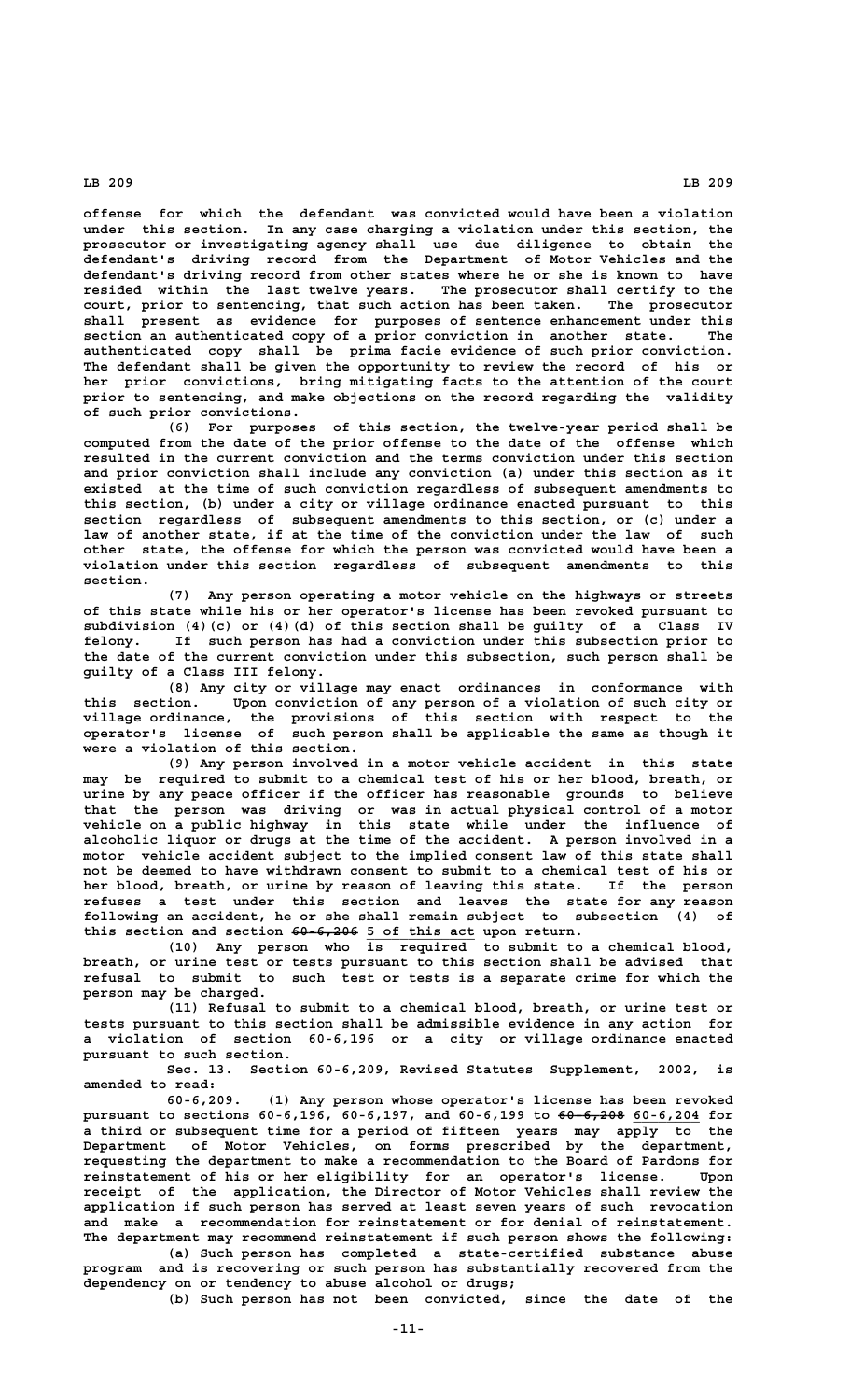**revocation order, of any subsequent violations of section 60-6,196 or 60-6,197 or any comparable city or village ordinance and the applicant has not, since the date of the revocation order, submitted to a chemical test under section 60-6,197 that indicated an alcohol concentration in violation of section 60-6,196 or refused to submit to a chemical test under section 60-6,197;**

**(c) Such person has not been convicted, since the date of the revocation order, of driving while under suspension, revocation, or impoundment under section 60-4,109;**

**(d) Such person has abstained from the consumption of alcoholic beverages and the consumption of drugs except at the direction of a licensed physician or pursuant to a valid prescription; and**

**(e) Such person's operator's license is not currently subject to suspension or revocation for any other reason.**

**(2) In addition, the department may require other evidence from such person to show that restoring such person's privilege to drive will not present a danger to the health and safety of other persons using the highways.**

**(3) Upon review of the application, the director shall make the recommendation to the Board of Pardons in writing and shall briefly state the reasons for the recommendations. The recommendation shall include the original application and other evidence submitted by such person. The recommendation shall also include any record of any other applications such person has previously filed under this section.**

**(4) The department shall adopt and promulgate rules and regulations to govern the procedures for making a recommendation to the Board of Pardons. Such rules and regulations shall include the requirement that the treatment programs and counselors who provide information about such person to the department must be certified by the state.**

**(5) If the Board of Pardons reinstates such person's eligibility for an operator's license, such reinstatement may be conditioned for the duration of the original revocation period on such person's continued recovery. If such person is convicted of any subsequent violation of section 60-6,196 or 60-6,197, the reinstatement of the person's eligibility for an operator's license shall be withdrawn and such person's operator's license will be revoked by the Department of Motor Vehicles for the time remaining under the original revocation, independent of any sentence imposed by the court, after thirty days' written notice to the person by first-class mail at his or her last-known mailing address as shown by the records of the department.**

**(6) If the Board of Pardons reinstates a person's eligibility for an operator's license, the board shall notify the Department of Motor Vehicles of the reinstatement. Such person may apply for an operator's license upon payment of a fee of one hundred twenty-five dollars and the filing of proof of financial responsibility. The fees paid pursuant to this section shall be collected by the department and remitted to the State Treasurer. The State Treasurer shall credit seventy-five dollars of each fee to the General Fund and fifty dollars of each fee to the Department of Motor Vehicles Cash Fund.**

**Sec. 14. Section 60-6,211.04, Reissue Revised Statutes of Nebraska, is amended to read:**

**60-6,211.04. Sections 60-6,211.01 to 60-6,211.03 shall not operate to prevent any person, regardless of age, from being prosecuted or having any action taken pursuant to section 60-6,196 or 60-6,197 or having his or her operator's license revoked pursuant to sections**  $60-6,205$  **to**  $60-6,208$  **4 to 7 of \_\_\_\_\_\_\_\_ this act for violation of section 60-6,196 or 60-6,197 or from being prosecuted or having any action taken under any other provision of law. If such person is believed to be under the influence of alcoholic liquor pursuant to section 60-6,196 or 60-6,197, sections 60-6,211.01 to 60-6,211.03 shall not operate to prevent prosecution of such person under section 60-6,196 or 60-6,197 even if sections 60-6,211.01 to 60-6,211.03 apply.**

**Sec. 15. Section 60-6,211.05, Revised Statutes Supplement, 2002, is amended to read:**

**60-6,211.05. (1) If an order of probation is granted under section 60-6,196 or 60-6,197, the court may order the defendant to install an ignition interlock device of a type approved by the Director of Motor Vehicles on each motor vehicle operated by the defendant. Any order issued by the court pursuant to this section shall not take effect until the defendant is eligible** to operate a motor vehicle pursuant to subsection (2) of section  $60-6,206$  5 of  **\_\_\_\_\_\_\_\_ this act. The device shall, without tampering or the intervention of another person, prevent the defendant from operating the motor vehicle when the defendant has an alcohol concentration greater than the levels prescribed in section 60-6,196.**

**(2) If the court orders an ignition interlock device or the Board of Pardons orders an ignition interlock device under section 83-1,127.02, the court or the Board of Pardons shall order the Department of Motor Vehicles to**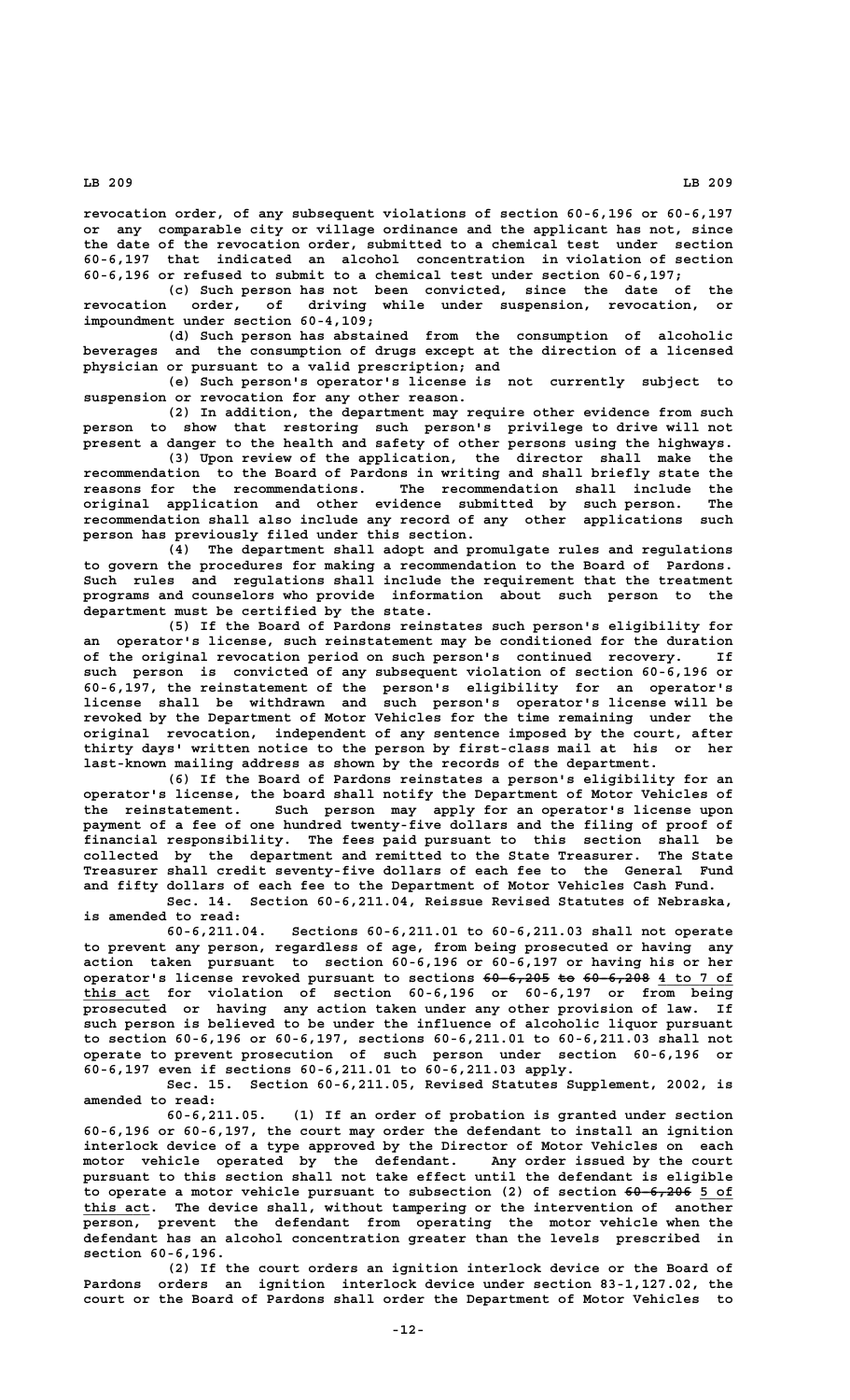**issue to the defendant a restricted Class O license as provided in section 60-4,118.06 which indicates that the defendant is only allowed to operate a motor vehicle equipped with an ignition interlock device. Such court order shall remain in effect for a period of time as determined by the court not to exceed the maximum term of revocation which the court could have imposed according to the nature of the violation. Such Board of Pardons order shall remain in effect for a period of time not to exceed any period of revocation the applicant is subject to at the time the application for a license reinstatement is made.**

**(3) A person who tampers with or circumvents an ignition interlock device installed under a court order while the order is in effect or who operates a motor vehicle which is not equipped with an ignition interlock device in violation of a court order made pursuant to this section shall be guilty of a Class II misdemeanor.**

**(4) Any person restricted to operating a motor vehicle equipped with an ignition interlock device, pursuant to a Board of Pardons order, who operates upon the highways of this state a motor vehicle without an ignition interlock device, or who operates a motor vehicle equipped with an ignition interlock device which has been disabled, bypassed, or altered in any way, shall be punished as provided in subsection (3) of section 83-1,127.02.**

**(5) The director shall adopt and promulgate rules and regulations to approve ignition interlock devices and the means of installation of the devices.**

**Sec. 16. Section 60-1513, Reissue Revised Statutes of Nebraska, is amended to read:**

**60-1513. The Department of Motor Vehicles Cash Fund is hereby created. The fund shall be administered by the Director of Motor Vehicles. The fund shall be used by the Department of Motor Vehicles to carry out its duties as deemed necessary by the Director of Motor Vehicles, except that transfers from the fund to the General Fund may be made at the direction of \_\_\_\_\_\_\_\_\_\_\_\_\_\_\_\_\_\_\_\_\_\_\_\_\_\_\_\_\_\_\_\_\_\_\_\_\_\_\_\_\_\_\_\_\_\_\_\_\_\_\_\_\_\_\_\_\_ the Legislature. The State Treasurer shall transfer forty thousand dollars** from the Department of Motor Vehicles Cash Fund to the Administrative License  **\_\_\_\_\_\_\_\_\_\_\_\_\_\_\_\_\_\_\_\_\_\_\_\_\_\_\_\_\_\_\_\_\_\_\_\_\_\_\_\_\_\_\_\_\_\_\_\_\_\_\_\_\_\_\_\_\_\_\_\_\_\_\_\_\_\_\_ Revocation Cash Fund as soon as possible on or after July 1, 2003. Any money in the Department of Motor Vehicles Cash Fund available for investment shall be invested by the state investment officer pursuant to the Nebraska Capital Expansion Act and the Nebraska State Funds Investment Act.**

> **Sec. 17. Section 83-1,129, Reissue Revised Statutes of Nebraska, is amended to read:**

> **83-1,129. (1) Any person desiring the Board of Pardons to exercise its pardon authority shall request an application from its secretary. The application shall be returned to the secretary and shall state the specific relief requested and such other information as is prescribed by the board.**

> **(2) Any person whose operator's license has been revoked pursuant to** sections 60-6,196, 60-6,197, and 60-6,199 to <del>60 6,208</del> 60-6,204 for a third or **subsequent time for a period of fifteen years and who desires the Board of Pardons to exercise its pardon authority shall make application pursuant to section 60-6,209.**

> **(3) Any application filed pursuant to subsection (1) or (2) of this section shall be considered with or without a hearing by the board at its next regular scheduled meeting. If a hearing is held, it shall be conducted in an informal manner and a record of the proceedings shall be made and preserved according to the guidelines of the board.**

> **Sec. 18. Section 84-205, Reissue Revised Statutes of Nebraska, is amended to read:**

> > **84-205. The duties of the Attorney General shall be:**

**(1) To appear and defend actions and claims against the state;**

**(2) To investigate, commence, and prosecute any and all actions resulting from violations of sections 32-1401 to 32-1417;**

**(3) To consult with and advise the county attorneys, when requested by them, in all criminal matters and in matters relating to the public revenue. He or she shall have authority to require aid and assistance of the county attorney in all matters pertaining to the duties of the Attorney General in the county of such county attorney and may, in any case brought to the Court of Appeals or Supreme Court from any county, demand and receive the assistance of the county attorney from whose county such case is brought;**

**(4) To give, when required, without fee, his or her opinion in writing upon all questions of law submitted to him or her by the Governor, head of any executive department, Secretary of State, State Treasurer, Auditor of Public Accounts, Board of Educational Lands and Funds, State Department of Education, Public Service Commission, or Legislature;**

**(5) At the request of the Governor, head of any executive department, Secretary of State, State Treasurer, Auditor of Public Accounts,**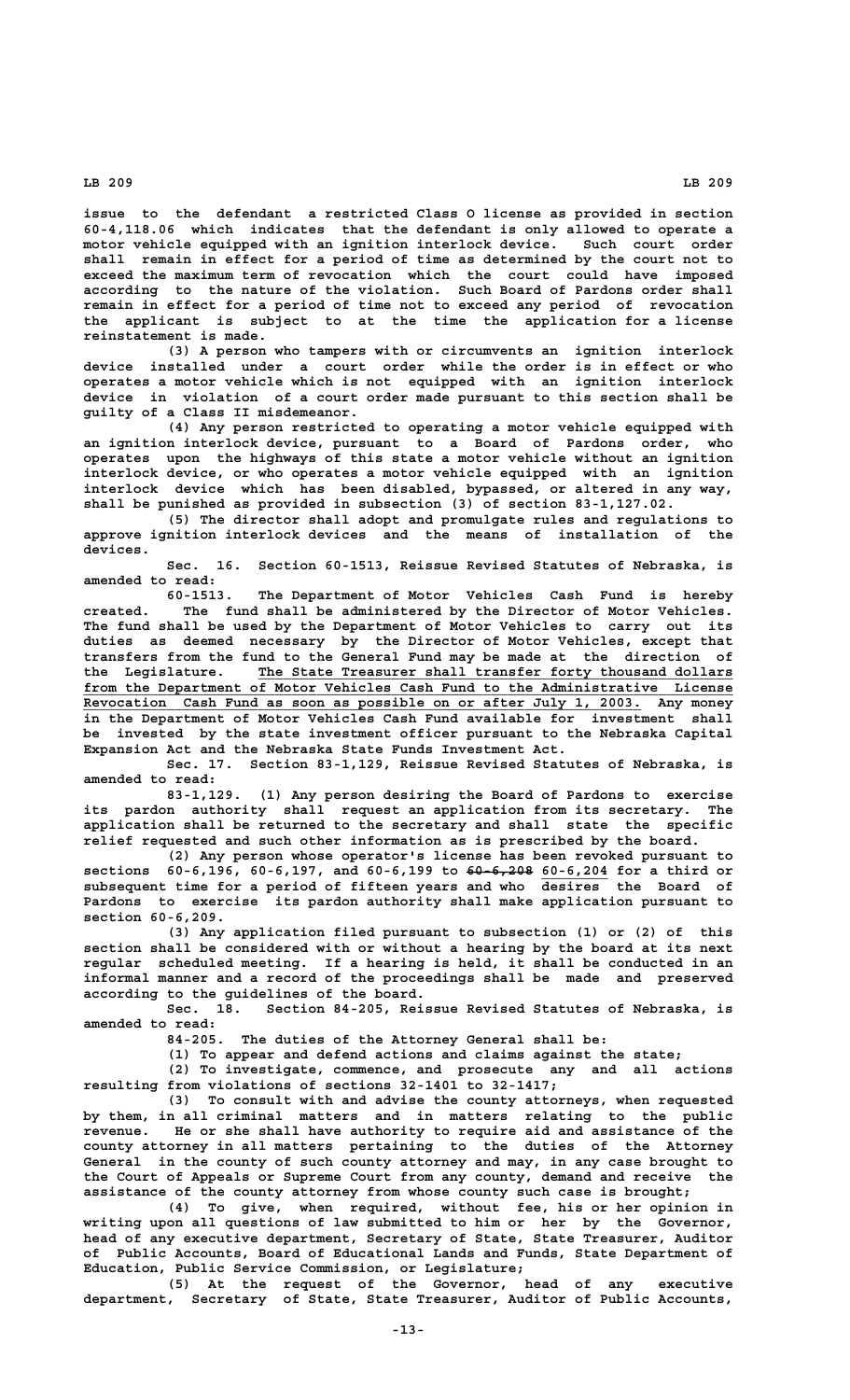**Board of Educational Lands and Funds, State Department of Education, or Public Service Commission, to prosecute any official bond or any contract in which the state is interested which is deposited with any of them and to prosecute or defend for the state all civil or criminal actions and proceedings relating to any matter connected with any of such officers' departments if, after investigation, he or she is convinced there is sufficient legal merit to justify the proceeding. Such officers shall not pay or contract to pay from the funds of the state any money for special attorneys or counselors-at-law unless the employment of such special counsel is made upon the written authorization of the Governor or the Attorney General;**

**(6) To enforce the proper application of money appropriated by the Legislature to the various funds of the state and prosecute breaches of trust in the administration of such funds;**

**(7) To prepare, when requested by the Governor, Secretary of State, State Treasurer, or Auditor of Public Accounts or any other executive department, proper drafts for contracts, forms, or other writings which may be wanted for the use of the state and report to the Legislature, whenever requested, upon any business pertaining to the duties of his or her office;**

**(8) To pay all money received, belonging to the people of the state, immediately upon receipt thereof, into the state treasury;**

**(9) To keep a record in proper books provided for that purpose at the expense of the state, a register of all actions and demands prosecuted or defended by him or her in behalf of the state and all proceedings had in relation thereto, and deliver the same to his or her successor in office;**

**(10) To appear for the state and prosecute and defend all civil or criminal actions and proceedings in the Court of Appeals or Supreme Court in which the state is interested or a party. When requested by the Governor or the Legislature, the Attorney General shall appear for the state and prosecute or defend any action or conduct any investigation in which the state is interested or a party before any court, officer, board, tribunal, or commission;**

**(11) To prepare and promulgate model rules of procedure appropriate for use by as many agencies as possible. The Attorney General shall add to, amend, or revise the model rules as necessary for the proper guidance of agencies; and ———**

 **\_\_\_\_\_\_\_\_\_\_\_\_\_\_\_\_\_\_\_\_\_\_\_\_\_\_\_\_\_\_\_\_\_\_\_\_\_\_\_\_\_\_\_\_\_\_\_\_\_\_\_\_\_\_\_\_\_\_\_\_\_\_\_ (12) To include within the budget of the office sufficient funding \_\_\_\_\_\_\_\_\_\_\_\_\_\_\_\_\_\_\_\_\_\_\_\_\_\_\_\_\_\_\_\_\_\_\_\_\_\_\_\_\_\_\_\_\_\_\_\_\_\_\_\_\_\_\_\_\_\_\_\_\_\_\_\_\_\_\_\_\_\_\_\_\_\_\_\_\_\_ to assure oversight and representation of the State of Nebraska for district \_\_\_\_\_\_\_\_\_\_\_\_\_\_\_\_\_\_\_\_\_\_\_\_\_\_\_\_\_\_\_\_\_\_\_\_\_\_\_\_\_\_\_\_\_\_\_\_\_\_\_\_\_\_\_\_\_\_\_\_\_\_\_\_\_\_\_\_\_\_\_\_\_\_\_\_\_\_ court appeals of administrative license revocation proceedings under section 7 \_\_\_\_\_\_\_\_\_\_\_\_\_\_\_\_ of this act; and**

> **\_\_\_\_ (13) To create a Child Protection Division to be staffed by at least three assistant attorneys general who each have five or more years of experience in the prosecution or defense of felonies or misdemeanors, including two years in the prosecution or defense of crimes against children. Upon the written request of a county attorney, the division shall provide consultation and advise and assist in the preparation of the trial of any case involving a crime against a child, including, but not limited to, the following offenses:**

- **(a) Murder as defined in sections 28-303 and 28-304;**
- **(b) Manslaughter as defined in section 28-305;**
- **(c) Kidnapping as defined in section 28-313;**
- **(d) False imprisonment as defined in sections 28-314 and 28-315;**
- **(e) Child abuse as defined in section 28-707;**
- **(f) Pandering as defined in section 28-802;**
- **(g) Debauching a minor as defined in section 28-805; and**

**(h) Offenses listed in sections 28-813, 28-813.01, and 28-1463.03.**

**Any offense listed in subdivisions (a) through (h) of this subdivision shall include all inchoate offenses pursuant to the Nebraska Criminal Code and compounding a felony pursuant to section 28-301. Such crimes shall not include matters involving dependent and neglected children, infraction violations, custody or visitation matters, or child support. If the county attorney declines in writing to prosecute a case involving a crime against a child because of an ethical consideration, including the presence or appearance of a conflict of interest, or for any other reason, the division shall, upon the receipt of a written request of the county attorney, the Department of Health and Human Services, the minor child, the parents of the minor child, or any other interested party, investigate the matter and either decline to prosecute the matter or initiate the appropriate criminal proceedings in a court of proper jurisdiction.**

**For purposes of this subdivision, child or children shall mean an individual or individuals sixteen years of age or younger.**

 **\_\_\_\_\_\_\_\_\_\_\_\_\_\_\_\_\_\_\_\_\_\_\_\_\_\_\_\_\_\_\_\_\_\_\_\_\_\_\_\_\_\_\_\_\_\_\_\_\_\_\_\_\_\_\_ Sec. 19. The Administrative License Revocation Cash Fund is \_\_\_\_\_\_\_\_\_\_\_\_\_\_\_\_\_\_\_\_\_\_\_\_\_\_\_\_\_\_\_\_\_\_\_\_\_\_\_\_\_\_\_\_\_\_\_\_\_\_\_\_\_\_\_\_\_\_\_\_\_\_\_\_\_\_\_\_\_\_\_\_\_\_\_\_\_\_ created. The fund shall be maintained by the Department of Justice and**